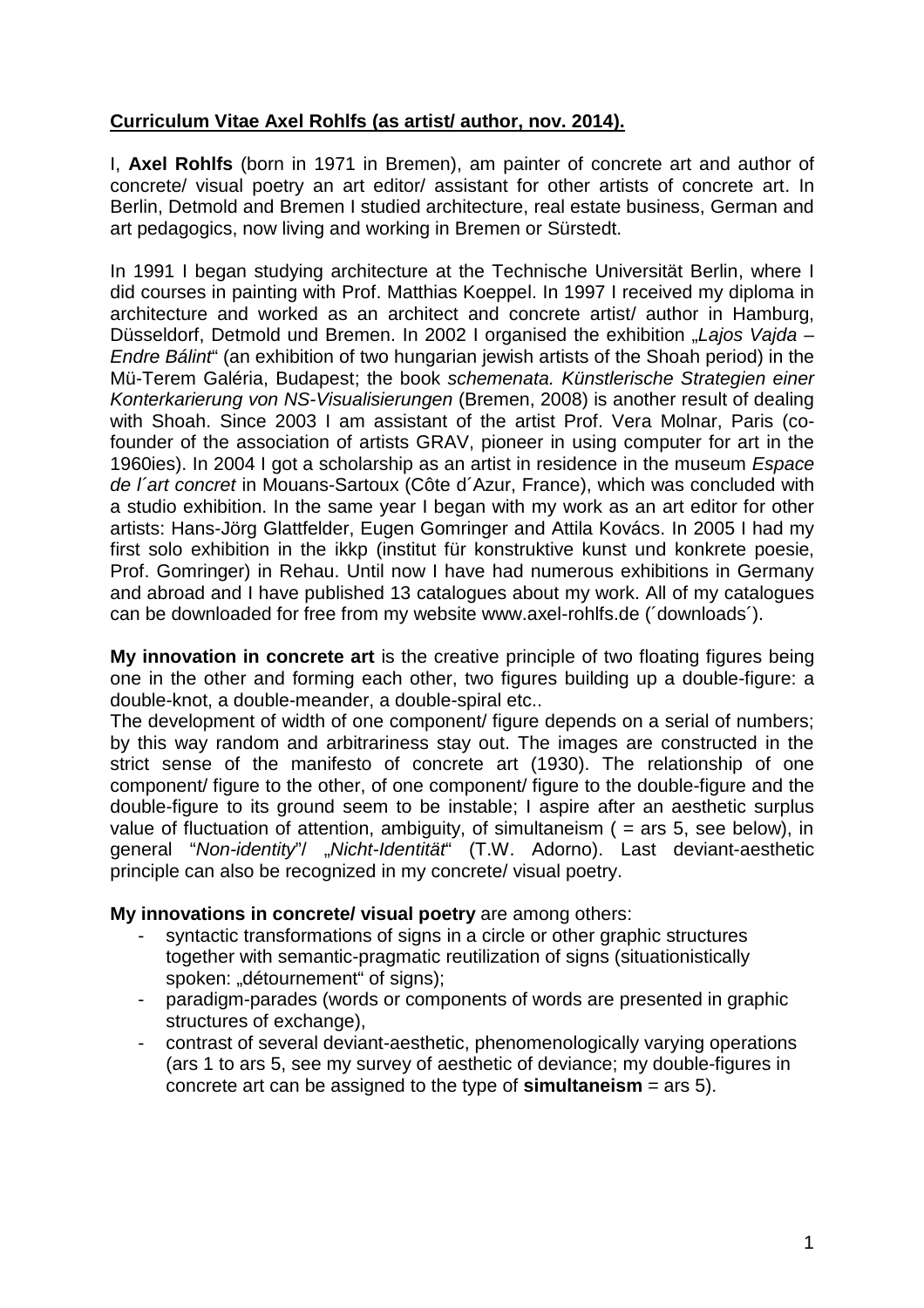**As commonness of concrete art and concrete poetry** I would postulate the **construction of cognitive structures** in the work of art and in the perception/ thinking (of the producer and the reproducer  $=$  recipient): the concrete is this construction of cognitive structures, that does not refer to something else, that **is** therefore concrete; a cognitive structure is in the end always ´concrete´, both in the brain and on the canvas/ paper.

**"Construction"** means: ´system´ according to Kant, out of which you cannot extract or to which you cannot add something. Therefore it is the suppression of arbitrariness and the cult of genius of the 19<sup>th</sup> century, which is still in fashion today.

These constructed cognitive structures are **deviant-aesthetically effective**. **"Deviant-aesthetically effective"** means: the constructed cognitive structures deviate from everyday perception, that is oriented to unity (= ´natura´). As a result these constructed cognitive structures offer an aesthetic surplus value in comparison to everyday perception. The unity of mirror image according to Lacan  $($  =  $'$ natura $')$  is the principle of the imaginary, the source of images of longings and images of narcissistic defence, which manipulate thinking and perception and have quite often inhuman results in life praxis.

I have developed a system of generative aesthetic of deviance consisting of the five types ars 1 to ars 5 as deviances from unity of everyday perception (= ´natura´) and verified it with examples of concrete creations in text and in image (see pages A4 and A5 in "gallery/ poetry" or "downloads").

The advertising for concept art (A1 to A3 in ´poetry´) are in the final analysis constructions of deviant-aesthetic cognitive structures as well.

## **Literature written about Axel Rohlfs**

- Aurélie Nemours (2003): *Architecte peintre est-ce permis* (poem about the work of Axel Rohlfs). In: Rohlfs, Axel (2004): *werkbericht* (works 1997-2004, prefaces: Aurélie Nemours and Eugen Gomringer).

- Rohlfs, Axel (2004): *werkbericht* (works 1997-2004, prefaces: Aurélie Nemours and Eugen Gomringer).

- Museum Modern Art Hünfeld (2004): *32 Positionen/ Räume* (catalogue about the group exhibition).

- Linschinger, Prof. Josef (2004): *50 Quadrat + Kompakt Konstruktiv Konkret*" (CDdocumentation of the group exhibition as part of the 14th Symposium of Gmunden 2004).

- Blum, Jürgen (2005): *MOTIVA* (catalogue about the group exhibition of european concrete and constructive art in the UN-building Austria Center Vienna).

- Eugen Gomringer (2005): *Beispiele eines Sammlerkonzepts*. Essay in the booklet about the 12th colloquium of the Forum Konkrete Kunst Erfurt.

- Rohlfs, Axel (2006): *Fugitive Interaktion von Form* (preface: Eugen Gomringer).

- Lauter, Marlene/ Weigand, Hans-Georg (2007): *Ausgerechnet… Mathematik und Konkrete Kunst* (book about the group exhibition in the Museum im Kulturspeicher Würzburg).

- Open Structure Art Society (OSAS, 2007): *Black and White* (catalogue about the group exhibition in the Vasarely-Muzeum Budapest).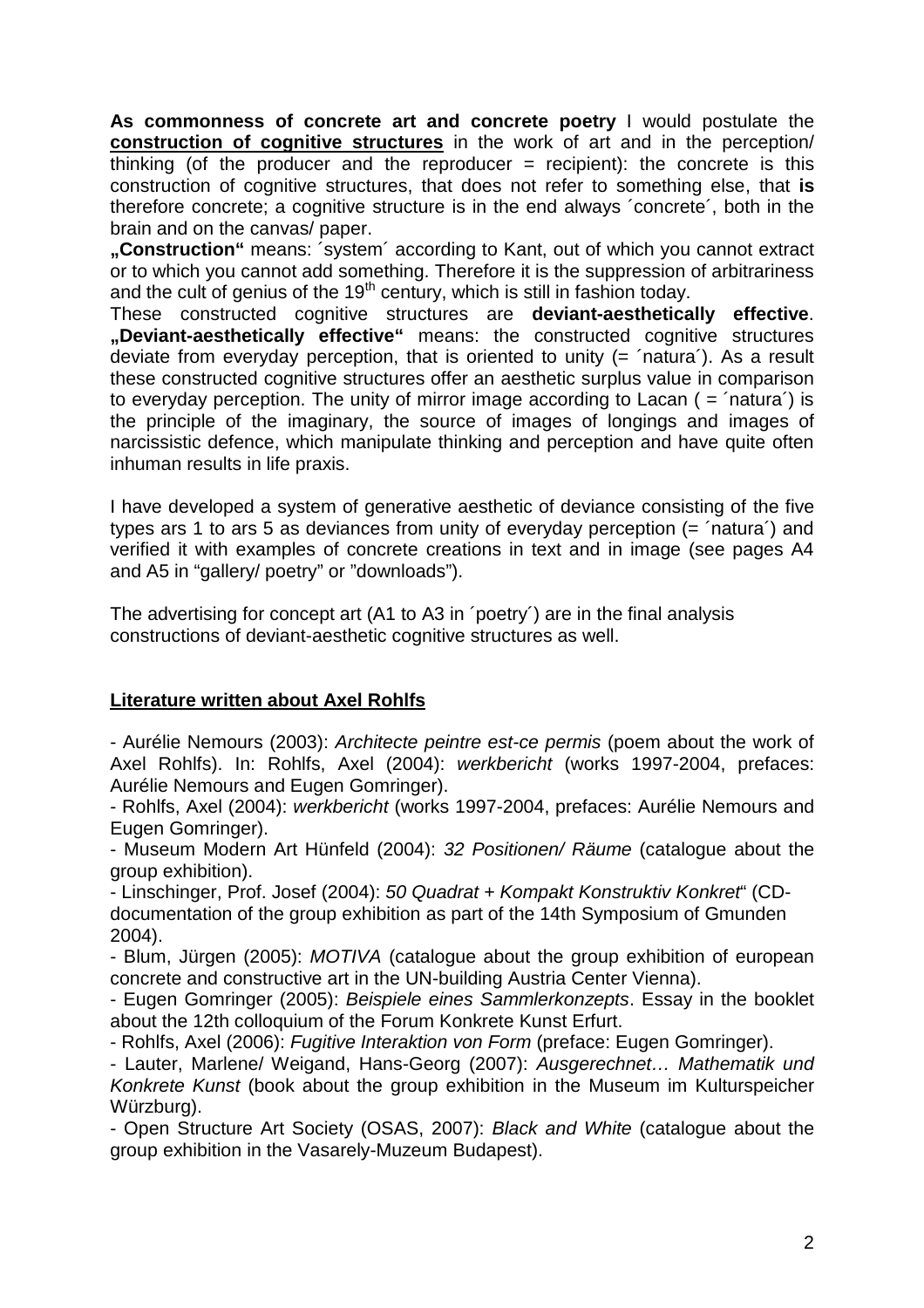- Messmer Foundation (2007): *Die Top 80. international, hochkarätig, konkretkonstruktiv* (exhibition catalogue of the Messmer Foundation on occasion of its first art award).

- Rohlfs, Axel (2007): *6 x 6 = 36. 6 Zahlenreihen in 6 (De-)Figurationen* (prefaces: Prof. Dietmar Guderian and Prof. Frider Nake).

- Museum im Kulturspeicher Würzburg (2008): *Die Sammlung Peter C. Ruppert*.

- Open Structure Art Society (OSAS, 2009): *Seeking Constructive Concrete Structural 2* (catalogue about the group exhibition in the Vasarely-Muzeum Budapest).

- Rohlfs, Axel (2009): *doppelknotenbilder* (prefaces: Prof. Eugen Gomringer, Hans-Jörg Glattfelder, Prof. Attila Kovács, Prof. Dietmar Guderian).

- Dárdai, Zsuzsa (2009): *Line – Vonal* (catalogue about the group exhibition of the Symmetry Festival Budapest).

- Rohlfs, Axel (2009): *inventar 2003 bis 2009 – 12 doppel-figur-serien*.

- Forum Konkrete Kunst Erfurt (2009): *die kunst geht in die stadt. hommage an eine gründergeneration* (catalogue about the group exhibition in Erfurt).

- Lehmann, Ingmar: *Fibonacci-Zahlen in bildender Kunst und Literatur.* In: *Der Mathematik-Unterricht* (2009, Heft 2).

- Gomringer, Eugen (2010): *100 Jahre konkrete Kunst. Struktur und Wahrnehmung*.

- Rohlfs, Axel (2011): *27 reziprok-topologische prozesse. werkbuch 2003-2011*.

- Rohlfs, Axel (2013): *Tiefen- und Oberflächenstruktur von 66 Doppelknoten*.

- Friedrich Verlag (2014): *Kunst im Quadrat* (mathematiklehren, Heft Nr. 185)

- Kunstwelten boesner GmbH holding + innovations (2014): *Kunstwelten.*

## **Literature written by Axel Rohlfs**

- *what you see is what you get*. *visuelle und konkrete Poesie.*

(first book of visual and concrete poetry, preface: Eugen Gomringer. Bremen, 2006)

*- schemenata. Künstlerische Strategien einer Konterkarierung von NS-Visualisierungen* (Bremen, 2008).

*- through. visuelle und konkrete Poesie.*

(second book of visual and concrete poetry. Bremen, 2008).

- Publication of the text-image "*er-sie-es*" in the anthology "*Leidenschafften*" (Edition Splitter/ Wien, 2006).

- Publication of "*Pedanten und Chaoten*" in the anthology "*Pedanten und Chaoten*" (Edition Splitter/ Wien, 2008).

- *Die Rolle der Kunst in meinem Dasein*.

(essay in the booklet about the 12th colloquium of the Forum Konkrete Kunst Erfurt. Erfurt, 2005).

- *First Interview with Vera Molnar*. In : Open Structures Art Society (2007): *Vera Molnar*.

- *… und zum dritten!*

(third book of visual and concrete poetry, prefaces: Karl Riha und Eugen Gomringer. Bremen, 2011).

- *Second Interview with Vera Molnar*. In: MUWA (2013): *Vom Sichtbaren zum Lesbaren* (catalogue about the Molnar-exhibition in the MUWA. Graz, 2013. Third interview is not published yet.)

*- es geht weiter…visuelle und konkrete Poesie.*

(fourth book of visual and concrete poetry, prefaces: Eugen Gomringer and Dr. Anne Thurmann-Jajes. Bremen, 2014)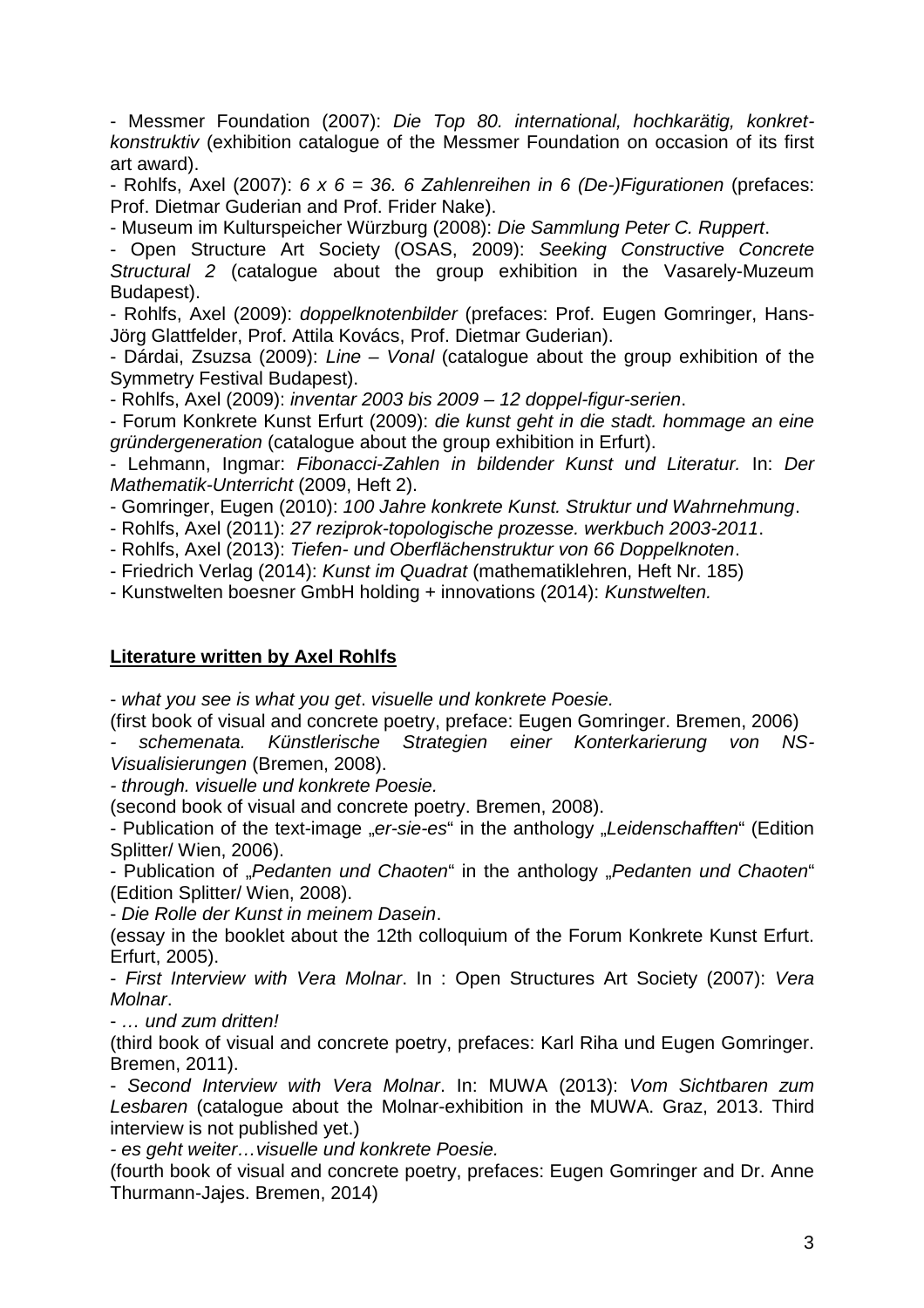#### **Works in public collections:**

Museum für konkrete Kunst (Ingolstadt), Sammlung Prof. Eugen Gomringer (ikkp Rehau), Sammlung Peter C. Ruppert Konkrete Kunst in Europa nach 1945, Museum im Kulturspeicher, Würzburg, Mondriaanhuis (Amersfoort, Niederlande), Mobile MADI Museum (Budapest, Ungarn), Szépmüvészeti Muzeum Budapest, Kunsthalle Messmer (Riegel am Kaiserstuhl).

## **Other Exhibitions:**

- 2003 "*Europa konkret*", group exhibition collection Prof. Blum-Kwiatkowski, Universitätssammlungen Kunst + Technik, Dresden
- 2004 "*50 Quadrat + Kompakt Konstruktiv Konkret*", group exhibition in the context of the 14th Symposium of Gmunden (Prof. Josef Linschinger)
	- "32 Positionen/ Räume", group exhibition in the Museum Modern Art Hünfeld
- 2005 "*Am Anfang war das Quadrat*", group exhibition in Art Studio 1, Deinste - solo exhibition in the Institut Francais, Bremen
	- "Sammlerkonzepte", group exhibition in the Forum Konkrete Kunst Erfurt
	- "Motiva", group exhibition in the Austria Center Vienna, Wien
- 2006 solo exhibition in the Gesellschaft für Kunst und Gestaltung, Bonn - "*SupreMADIsm",* group exhibition Mobile MADI Museum, Museum of Contemporary Art, Moscow
	- exhibition with Judith Nem´s in the Galerie La Ligne, Zürich
	- "Neue Künstler, neue Werke", group exhibition in the Galerie Emilia Suciu, **Ettlingen**
- 2007 Art Zürich (Galerie La Ligne).

- group exhibition in the context of the first art award for concrete-constructive art of the Messmer Foundation, Riegel (am Kaiserstuhl)

- "*Ausgerechnet… Mathematik und Konkrete Kunst*", group exhibtion in the Museum im Kulturspeicher, Würzburg

- "Black and White", group exhibition in the Vasarely-Muzeum Budapest.

2008 - solo exhibition in the ikkp (institut für konstruktive kunst und konkrete poesie, Prof. Gomringer), Rehau

- group exhibition in Heidrichs Kunsthandlung, Berlin

- "Gegenstandslos", group exhibition in the Gesellschaft für Kunst und Gestaltung, Bonn

- "*The weakest link"*, group exhibition Galerie Stedefreund, Berlin

2009 - "*Hommage an eine Gründergeneration*/ *90 Jahre Bauhaus",* group exhibition in the Forum Konkrete Kunst Erfurt and Kammerhofgalerie der Stadt Gmunden (Österreich)

- exhibition with H. J. Glattfelder in the Galerie/ Edition Fanal, Basel

- "Seeking Constructive Concrete Structural 2", group exhibition in the Vasarely-Muzeum Budapest

- "Die Kunst geht in die Stadt", group exhibition in the Forum Konkrete Kunst Erfurt

- "*Line-Vonal*", group exhibition in the conctext of Symmetry Festival, Budapest

2010 - "*100 Jahre konkrete Kunst*", Rehau, group exhibition with H.J.

Glattfelder, M. Mohr, V. Kovacic u.a., curator: Prof. Gomringer

- "*10 Jahre Kunsthaus Rehau*", group exhibition in the ikkp, Rehau

- "*Top 80 of Second International André-Evard-Award*",group exhibition in